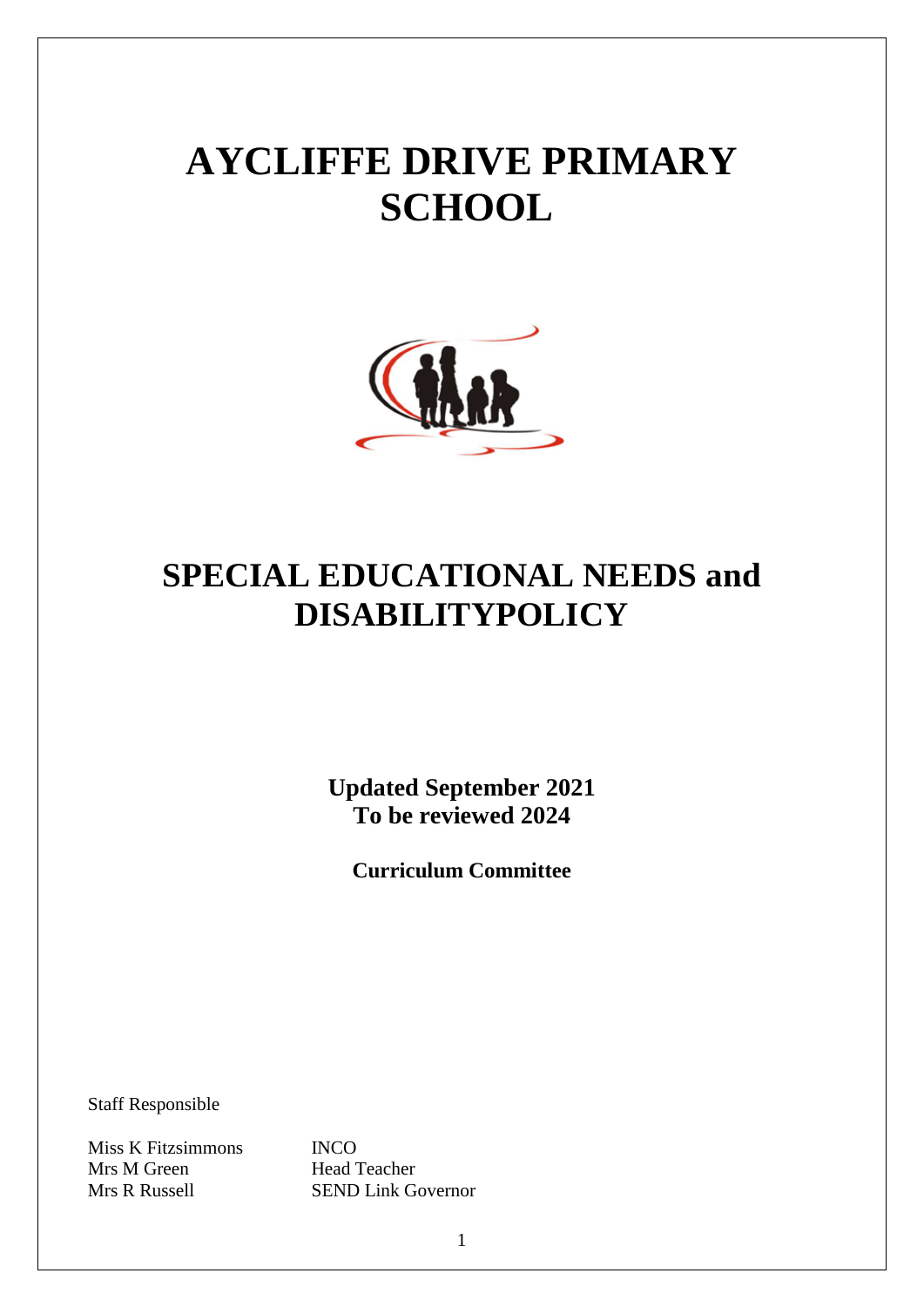#### **SEND Policy**

We are a school which shows regards for all pupils.

The 2011 Education Act states that we must meet the individual needs of all our pupils. The school has a statutory duty to inform the child's parents that special educational provision is being made for their child.

# **Values and Aims**

We aim to:

- identify children with disabilities or special educational needs (SEND) as early on in their school life as possible;
- meet the needs of pupils with SEND, following advice from outside agencies when appropriate.;
- provide interventions at a suitable level when a child is identified as having SEND;
- use high quality teaching that caters for different learning styles to allow children with SEND to access the National Curriculum and close any gaps in their attainment;
- provide children with complex needs, a personalised curriculum where quality first teaching and reasonable adjustments are not enough to allow access to the curriculum.
- provide our SEND children with a broad balanced and relevant education which includes the full National Curriculum or an appropriate curriculum for the Foundation Stages;
- monitor the progress of each child with SEND through a whole school approach to assessment;
- enhance each SEND child's motivation, self-esteem, confidence and independence;
- encourage all the children in our school to value each other's contributions to school life;
- promote good relationships with the parents of our SEND pupils by involving them as far as possible with their child's education so that they are fully informed and have the opportunity to express their views;
- keep the governors informed about progress and effectiveness of our SEND policies;
- involve the individual child, and their parents, where appropriate, in-relevant discussions regarding appropriate provisions for their child e.g. at EHCP reviews, parent consultations, sharing of provision plans and timetables
- use resources effectively to support children with SEND;
- to work with outside agencies.
- Make reasonable adjustments to allow children access to appropriate learning.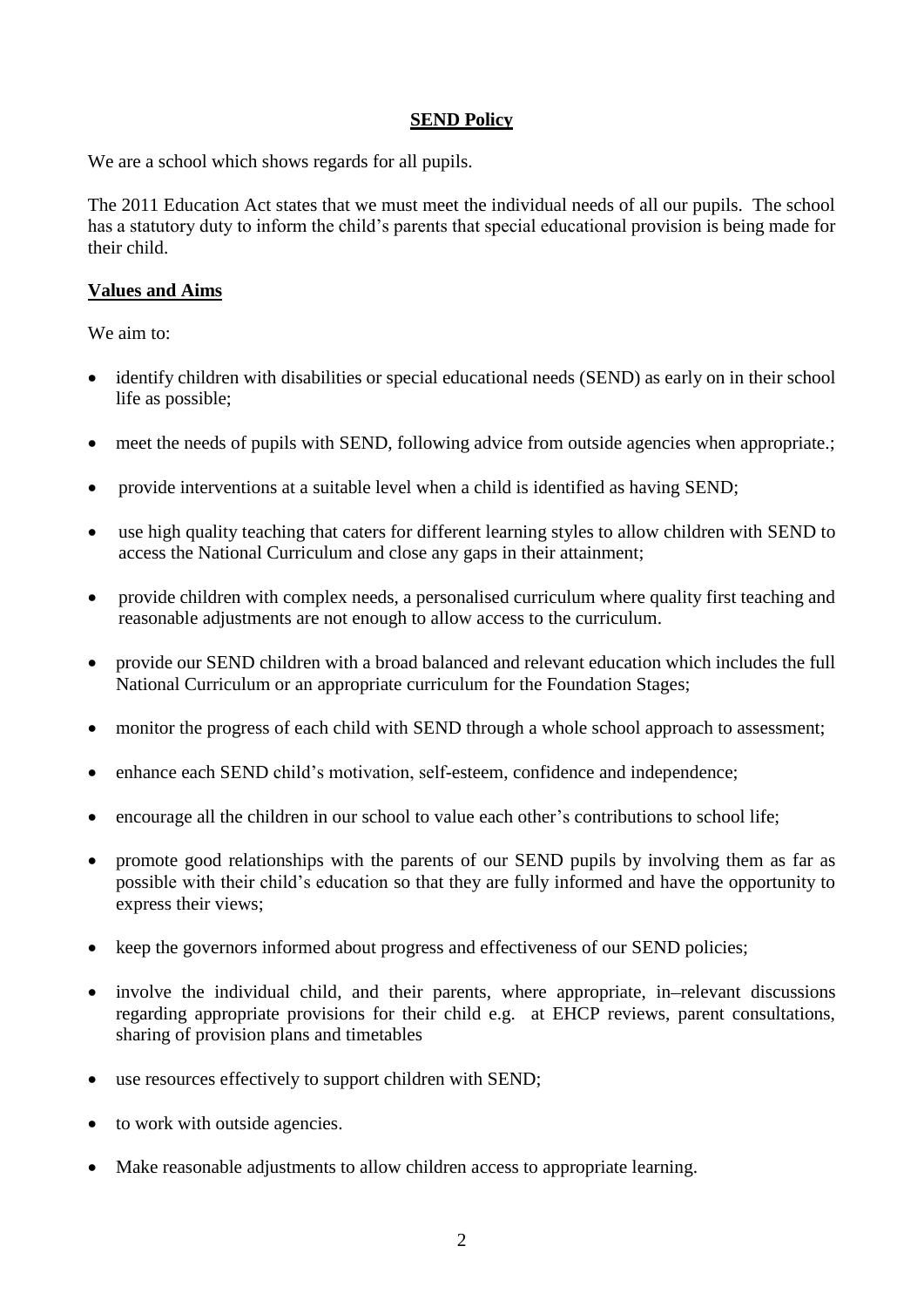# **Initial Assessment**

The predictable needs budget that the school receives each year has allows us to provide 1:1 and small group support with the Assistant SENCo. This support usually takes place out of class as well as this some children are getting 1:1 and group support in class. The children who receive support may change throughout the year and is dependent on the subject being taught.

This support is in addition to the support provided by the class teacher and teaching assistant in class. It is important to provide in-class opportunities for children working on their targets.

**The class teacher** will provide for identified pupils with Special Educational Needs and Disability through:

- a whole school approach to target setting and monitoring;
- the provision of intervention, styles and strategies that are additional to, or different from what is provided for all children.

**The school** will provide for pupils with Special Educational Needs and Disability in line with the schools offer (SEND information document) and through a graduated model.

**The triggers** for SEND support will be if the child:

- is identified in the first half term of joining the Foundation Stage via baseline assessments
- makes little or no progress despite targeted support;
- shows signs of difficulty in literacy or numeracy
- shows persistent emotional or behavioural difficulties not addressed by usual behaviour management techniques;
- has significant sensory or physical problems;
- shows communication or interaction difficulties.

# **School Support**

Depending on need, small group or 1:1 intervention is offered to the child and communicated to parents. Every member of staff working with the child is accountable for his/her progress. At the beginning of the intervention we will carry out an initial assessment to set the starting point, and monitor the impact of the intervention on the child's progress carefully. Our induction, training, regular communication and support structures ensure teachers and teaching assistants have a clear understanding of the learning needs of children with SEND.

Rigorous monitoring enables us to assess whether the learning need is temporary or long term, and whether there is a need to engage outside agencies and specialist support. Some children with an EHC Plan (formerly Statement of SEN) may receive additional support from an SEN teaching assistant or the Assistant SENCO, monitored by the INCO. The SEN team support individuals and groups of children in class (and sometimes out of class) by adapting resources and planning in collaboration with the class teacher. Specialist equipment and digital technology are utilised where appropriate to support access and participation in learning. We listen to children to find out how they are settling into school, what they enjoy mostly, thus building on their strengths and interests to plan personalised support. Senior leaders observe lessons, monitor planning and practice and meet regularly with teachers and support staff to support and monitor the progress and well-being of children with SEND.

The professionals involved in the teaching and learning of a child with SEND contribute to develop a provision plan, a document that establishes the termly provision to be put in place for the individual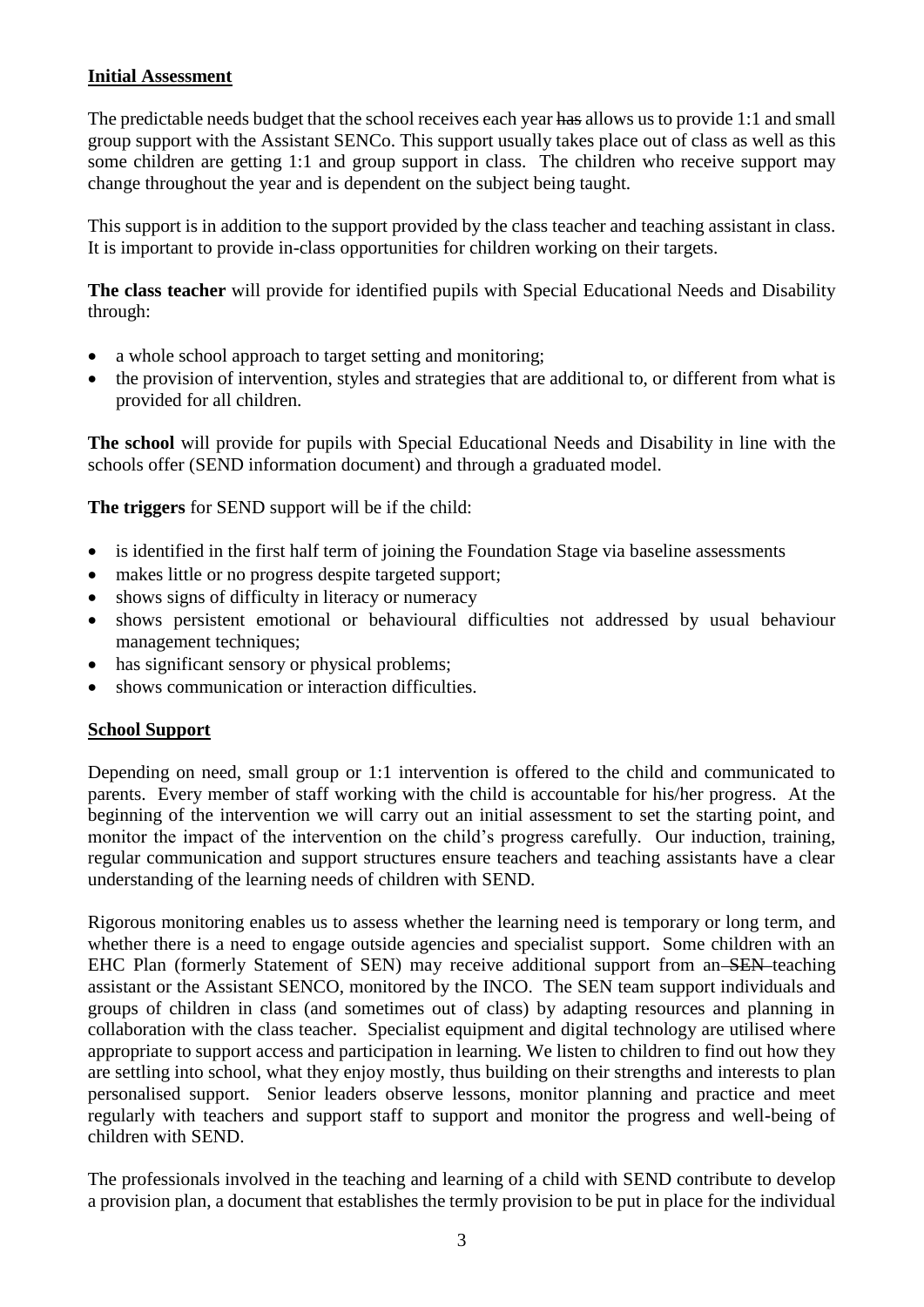child. This is shared with parents and the child, where appropriate, at the beginning and throughout the process. Parents will be offered the opportunity to discuss their child's provision 3 times a year. This may be at parent consultation appointments, EHCP review, formal or informal meetings. Aycliffe Drive School is committed to make provision for all types of SEND, including training of staff, specialist equipment and liaising with outside agencies.

The School Development Plan is a tool used by senior leaders to improve our provision, making changes when things need to be developed and building on previous success. In addition the INCO monitors the Provision Maps on a termly basis and staff make appropriate changes to provision.

Special care is taken when assessing the needs of children whose first language is not English. Although having limitations of having English as an additional language it is not SEN, we monitor to ensure all the needs (including SEND) of children with EAL are identified early and the SEND needs are not masked by the language barriers.

The Governing Body challenges us to make sure we constantly improve the quality of provision and outcomes for children with SEND. Aycliffe Drive has a SEND Governor who takes responsibility for SEND matters. The INCO and SEND Governor meet regularly to examine provision and practice, making visits to the classroom to look at learning and teaching and talking with pupils to ascertain their views. A number of parents sit on the Governing Body. Aycliffe Drive always seeks Governing Body approval when reviewing and revision our Inclusion Policy and Local Offer.

#### **Partnership with Parents/Carers**

We will contact parents as soon as concerns are raised about the learning and/or development of their child. The class teacher is the first point of contact. The class teacher will, supported by the INCO, closely monitor the progress of the child, feeding back to parents at regular intervals. If he/she does not make sufficient progress by Quality First Teaching, further interventions will be discussed with the involvement of the INCO. The class teacher will work closely with parents and share tasks and strategies to support the children at home. Comments from parents about the child's home learning are welcomed and valued and inform the planning of individualised support. Any possible assessment by specialists will also be discussed with parents.

# **Identification and Provision for More and Most Able Children**

Our aim is to provide the best possible education for every child, including those who stand out in certain areas of learning. We use our data and take into account teachers professional judgements to identify these children. Following identification provision is planned and implemented by the teacher. As our pupils learn through self-choosing appropriate challenges, no ceiling is put on learning for any child and those who are more and most able can challenge themselves by going wider and deeper into their chosen subjects. Those who are talented in the non-core curriculum subjects are encouraged to join our clubs or if older to become sports leaders.

# **Referral Procedures**

When a member of staff is concerned about how well a child or young person is progressing (has concerns about their health, development, welfare, behaviour, progress in learning or any other aspect of their wellbeing), they can request the involvement of specialist services to assess and work with the child.

A Families First Assessment is a four-step process whereby practitioners can identify a child's or young person's needs early, assess those needs holistically, deliver co-ordinated services and review progress. This is designed to be used when:

- a child or their parent/carer, raises a concern with a practitioner
- a child's needs are unclear, or broader than the practitioner can address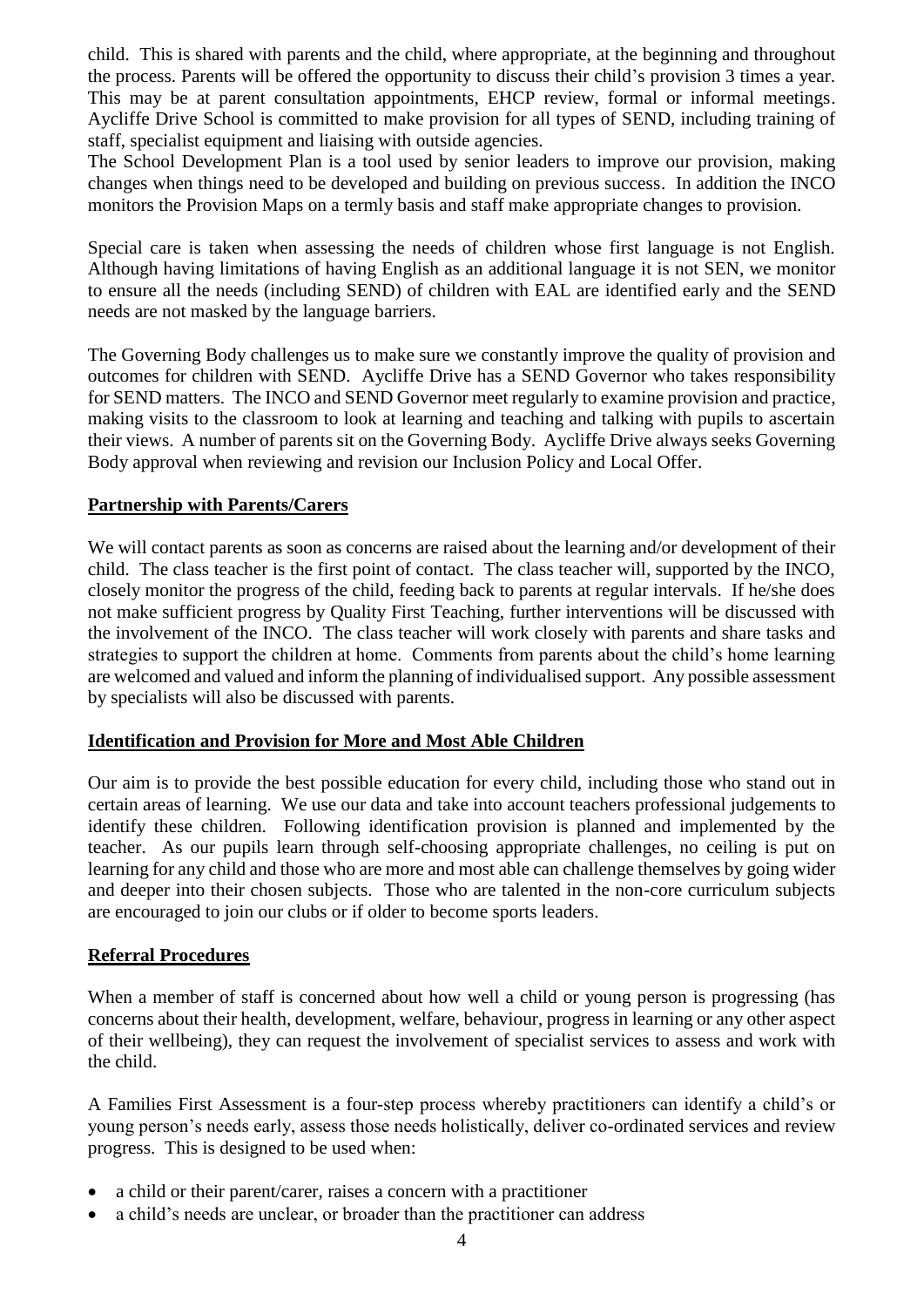The process is entirely voluntary and informed consent is mandatory, so families do not have to engage and if they so do they can choose what information they want to share. Children and families should not feel stigmatised by the process; indeed they can ask for an assessment to be initiated.

An assessment should be offered to children who have additional needs to those being met by universal services. Unless a child is presenting a need, it is unlikely that it will be offered.

#### **Requesting assessment for an EHC Plan**

The purpose of an Education and Health Care (EHC) Plan is to secure the best possible outcomes for children with SEND across education, health and social care and, as they get older, prepare them for adulthood. It specifies the provision required and how education, health and care services will work together to meet the child's needs and support the achievement of the agreed outcomes. EHC Plans specify how services will be delivered as part of a whole package and explain how together the services will deliver improved outcomes across education, health and social care for a child.

Families, school staff and specialists can request an EHC plan to be prepared by the local authority. This is always done with the knowledge and agreement of the parents. Following the request, the Local Authority will make the decision on whether the assessment is necessary and will communicate its decision to parents within 6 weeks. When making an education, health and care assessment, the local authority must take into account the views of families and the children. **All further information about EHC plans can be found in the Special Educational Needs Code of Practice 2014 chapter 3.**

# **Supporting the learning of pupils with SEND - the Graduated Approach.**

Where a pupil is identified as having SEND, our aim is to remove barriers to learning and put effective special educational provision in place. This support is carried out through a four-part cycle – assess, plan, do, review – known as the graduated approach.

This means that initial decisions and actions are revisited and revised with a growing understanding of the pupil's needs. The most successful forms of support, which are helping the pupil make good progress, are identified and outcomes are evaluated. This approach is very detailed, with frequent review and more specialist expertise in successive cycles in order to match interventions to the SEN of children and young people.

These frequent reviews are embedded in our SEN support cycle.

# **1 Assessment**

An initial assessment is carried out to analyse the pupil's needs where targets are set with clear success criteria. This is drawn on the teacher's assessment and observations about the pupil, their previous progress and attainment, as well as the individual's development in comparison to their peers and national data, the views and experience of parents and, if relevant, advice from external support services. Schools should take seriously any concerns raised by a parent.

# **2 Planning**

The assessment forms the basis of planning the provision to meet the child's needs. The class teacher and INCO plan the intervention. This is delivered by teachers or especially trained support staff, with all details of the child's needs, targets and success criteria are shared.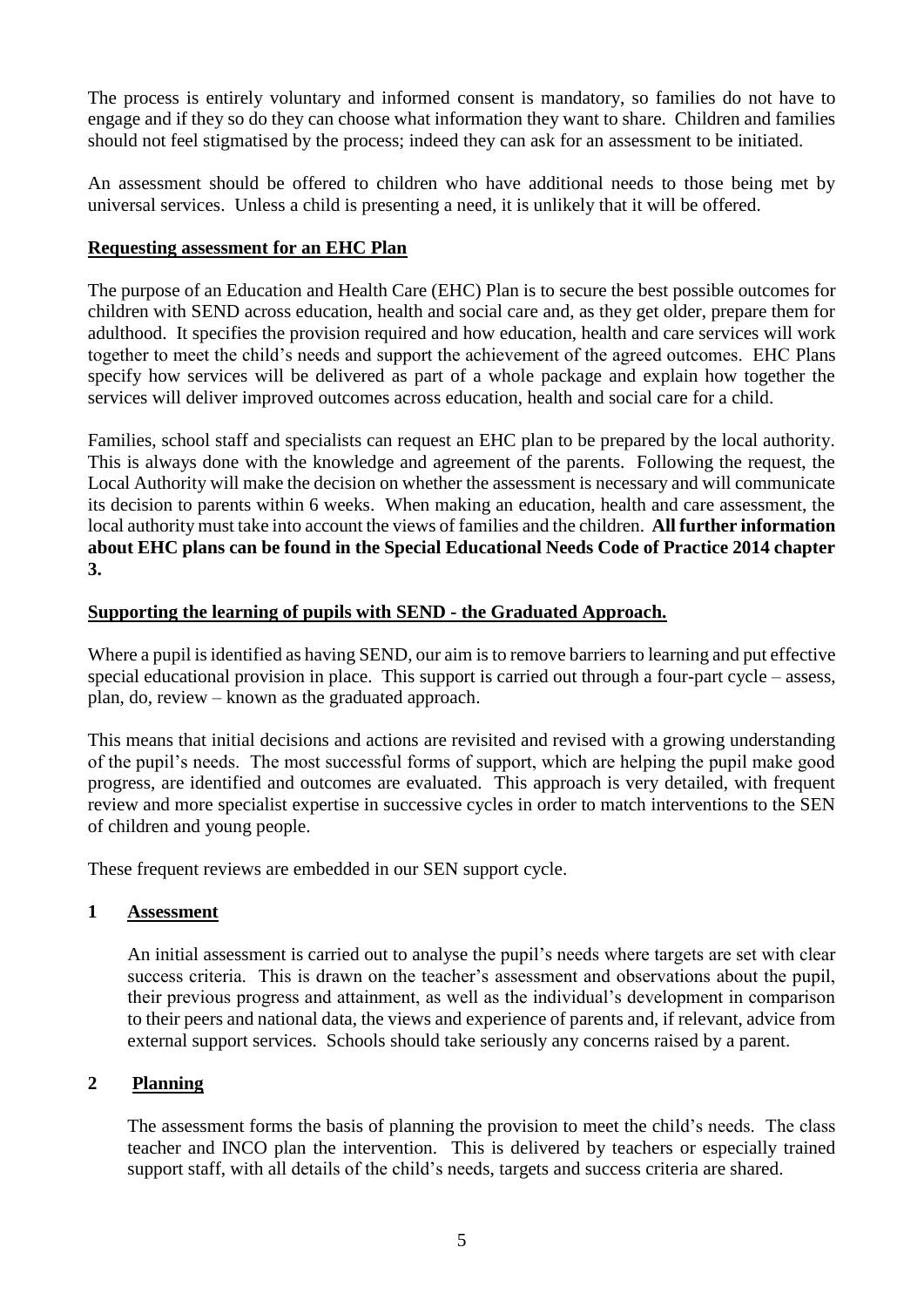# **3 Delivery**

The delivery of the planned intervention is closely monitored by the class teacher and the INCO. Sessions are regularly observed and the child's progress and overall response to the intervention is noted.

# **4 Review**

After a previously agreed period of time the child's progress is reviewed against the success criteria and targets set out during the initial assessment. This review takes place during a progress meeting, attended by everyone involved in the child's support. The outcome of the intervention is evaluated and new targets are set. Planning is informed by these outcomes.

# **We endeavour to involve parents in discussions regarding their child's provision in order to extend the intervention in the child's home life with parents carrying out activities with their children.**

Plans are for those pupils for whom outside agencies are embedded in the child's provision created for every child who has SEND. These plans are shared with all members of staff working with the child. It highlights areas of concern, includes targets, success criteria, objectives and outcomes the child is working towards. It has details about the child's interests, likes and dislikes and strategies that best support learning. The parents, the INCO, teachers and support staff are sometimes involved in writing the plans, so that all experiences are shared and taken into account.

Where a pupil has an EHC Plan, the local authority will review that plan as a minimum every twelve months.

#### **Record keeping, confidentiality and using assessment data to plan effective provision**

In addition to making use of ongoing, summative assessments, class teachers assess students termly and record the assessment results on SIMS. The progress of each child is closely monitored, comparing it against previous assessment as well as the National and Local average. In cases where the outcome of the assessment is not satisfactory and the child has not made sufficient progress, the child's learning will be closely monitored by the class teacher and interventions may be discussed with parents and other members of staff. In cases where the child is receiving additional support or SEN support, they will be listed on the SEN Register as well as SIMS. An initial assessment will be carried out and recorded, with the details of the child's needs and targets appearing on the Provision plan. Details of SEN, outcomes, teaching strategies and the involvement of specialists are also recorded in this document. Provision Maps are created to outline all the provision that the school makes which is additional to and different from that which is offered through the school's curriculum. The INCO and the learning support team uses the provision maps to maintain an overview of the programmes and interventions used with different groups of pupils and provide a basis for monitoring and evaluating outcomes. For children with an EHCP, the provision identified in section F will form the basis of their support in school.

# **Communicating with parents**

All schools are required to provide a written report about the child's progress once a year. We will also contact parents sooner in cases where the child's progress, development or behaviour causes concern. The school also has an open door policy which is much appreciated by the parents. Class teachers and the INCO are normally available to listen and discuss any concerns, and individual appointments can be made for a more in-depth discussion. Parent-teacher meetings take place twice a year to discuss each child's progress individually.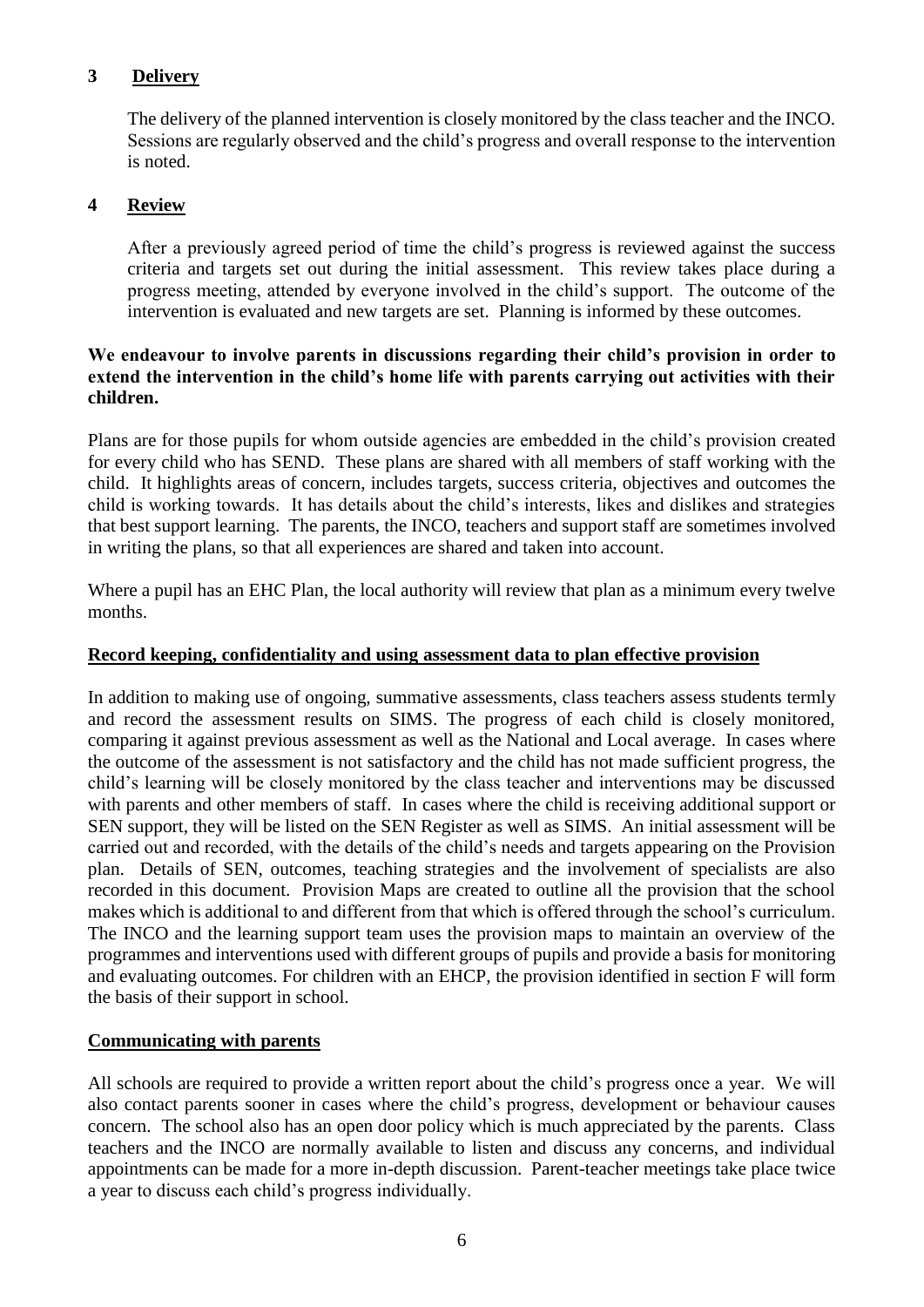Where a pupil is receiving SEN support, the class teacher and the INCO talk to parents regularly to set clear outcomes and review progress towards them, discuss the activities and support that will help achieve them, and identify the responsibilities of the parent, the pupils and the school. A record of the outcomes, action and support agreed through the discussion are kept and shared with all the appropriate school staff. This record is also given to the pupil's parents. We ensure that all information about children with SEND is treated with confidentiality and discussed only with professionals working with the children.

# **Training and Performance Management of staff working with children with SEND**

The INCO supports class teachers in planning for children with SEND.

Part of this is to discuss training needs of the teacher and support staff to effectively help children with SEND in our school. Each year, the school audits the skills, experience, confidence and training of teachers and teaching assistants. We use this to inform further training on SEND issues such as ASD and dyslexia as well as medical needs. Individual teachers and teaching assistants attend training courses run by outside agencies that are relevant to the specific needs of the children in their class.

All staff coming in any type of contact with the child with SEND has basic awareness of the needs of the child. We also issue a "Pupil Passport" for these children listing key information and approaches. When a child with a particular type of SEND joins the school, at least one member of staff will undertake specialist training to adapt teaching and learning to meet a particular type of SEN.

Specialist Support Services such as Educational Psychology and Speech and Language Therapy currently provide staff with expert advice and training to help support children with additional needs in the classroom, as well as from other specialist services.

The school's INCO, Miss K Fitzsimmons, also attends regular training and the local authority INCO Forums (held termly), ensuring we are informed of and up-to-date with national developments and local projects on inclusion.

# **Working in partnership with Specialist Services**

We will seek the advice of a specialist where a child continues to make little or no progress or where they continue to work at levels substantially below those expected of pupils of a similar age despite evidence-based SEN support delivered by appropriately training staff in school. The parents will always be consulted in any decision to involve specialists.

# **Arrangements for providing access for pupils with SEND to a balanced and broadly based curriculum, including the National Curriculum.**

This is achieved through implementation of the Graduated Model.

Where possible we do not withdraw individual children to work alone. However, in certain cases a child may work 1:1 or in a small group for the timetabled session with the SEND Teaching Assistant. Reasons for this measure would be:-

- if a child requires additional teaching intervention, eg phonics;
- if the child had specific physical problems which would benefit from physiotherapy or speech therapy;
- if a child might benefit from a short time alone with an adult to reinforce a particular point;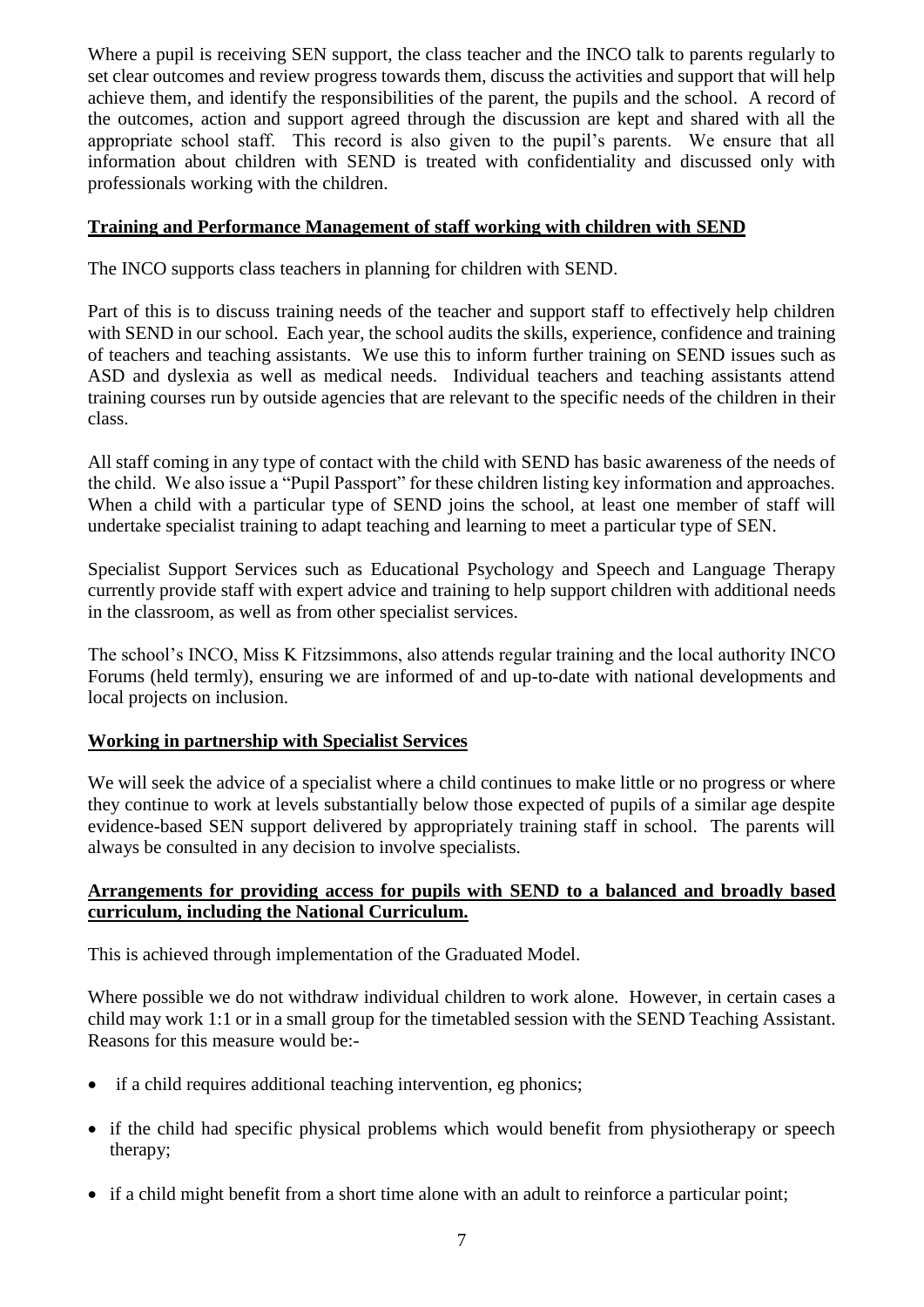- if a child is very disruptive in the classroom and would benefit from activity away from the other children;
- if a child is following an individual programme of work eg, 'Tracks'.

At Aycliffe Drive each child is provided with the opportunity to work and learn alongside his/her peers, either as part of the whole class or as part of a small group with other teaching or non-teaching staff. This is through strategies that are additional to, or different from those already in place. At Aycliffe Drive School we often have two year groups working in a class. This can extend the time available for a SEND child to reach a level of achievement in literacy and numeracy. This often helps to minimise pressure, stress and sense of failure.

Each child's targets are tailored into small attainable steps. Praise and encouragement are offered consistently.

The National Curriculum 2014 provides areas within which to set individualised objectives.

In the Foundation Stage setting, the appropriate curriculum provides the opportunity for the identification of individual objectives.

From September 2015 all pupils entering reception will be involved in carrying out baseline assessment. This will be used for early identification of special needs and provision will be arranged accordingly.

To encourage participation and foster a feeling of achievement and success our special needs children's strengths and interests are promoted.

The school's ethos encourages a supportive attitude whereby our pupils value each other and a positive growth mindset exists.

# **The Role of the Inclusion Co-Ordinator**

The INCO seeks to overcome barriers to learning through:-

- Development of SEND policy
- Determining and co-ordinating provision
- Monitoring pupil achievements
- Providing professional guidance to colleagues
- Overseeing records
- Liaison with parents
- Liaising with external professionals
- Maximising the effective use of resources.
- Reviewing and updating provision maps
- The INCO role is Senior Management position.
- The employment costs of the INCO are set against the core budget rather than SEN funds.
- INCO supported to use ICT for record keeping, management and monitoring.

# **Monitoring Role of the INCO**

The INCO monitors the pupil's progress through:

- continuous observation and assessment:
- parental contributions;
- reviewing strategies currently used as a basis for planning;